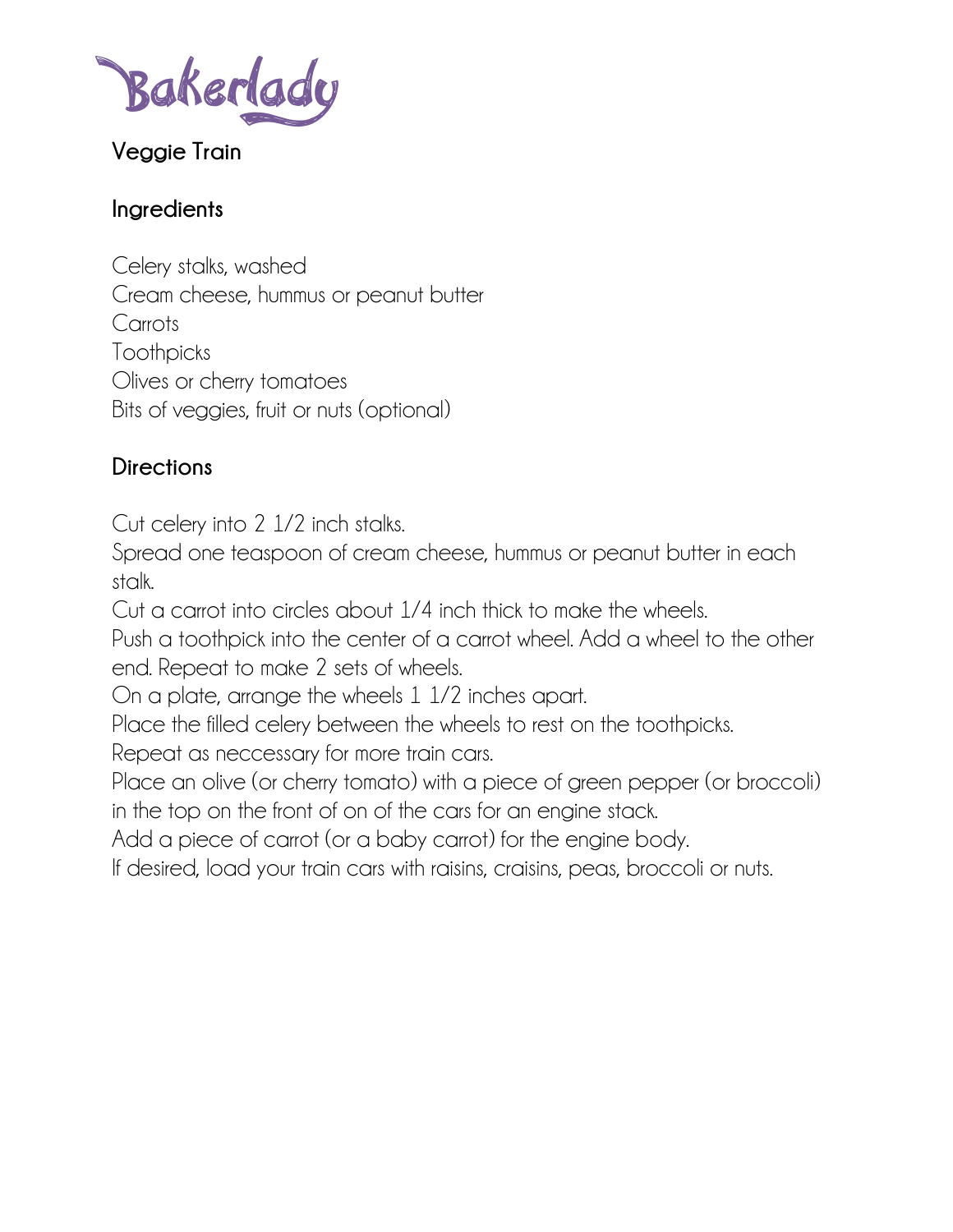# **Lunchtime Lollipops**

#### **Ingredients**

cream cheese, softened tortillas lunch meat, sliced lettuce toothpicks

## **Directions**

- 1. Spread thin layer of cream cheese on tortilla.
- 2. Cover tortilla with lunch meat.
- 3. Add lettuce, if desired.
- 4. Roll up tortilla tightly.
- 5. Poke in toothpicks, 1 inch apart.
- 6. Cut between toothpicks to make 1-inch pieces.

If desired, slip a 2-inch piece of straw over the toothpick. Wrap each lollipop in a 5-inch square of plastic wrap. Tie with curling ribbon at the top of the toothpick stick.

Gobble-Berry Lollipops: Fill tortilla with cream cheese, cranberry sauce and sliced turkey.

BLT Lollipops: Fill tortillas with herb cream cheese, bacon bits, thinly sliced tomato and lettuce. Eat right away—tomatoes can make the lollipops soggy.

Rainbow Fruit Lollipops: Fill tortilla with cream cheese and fruit leather or jam. Make several lollipops, using a rainbow of colors.

Pizza Pops: Fill tortilla with cream cheese, pepperoni, mozzarella and sliced black olives (optional). Dip in tomato sauce.